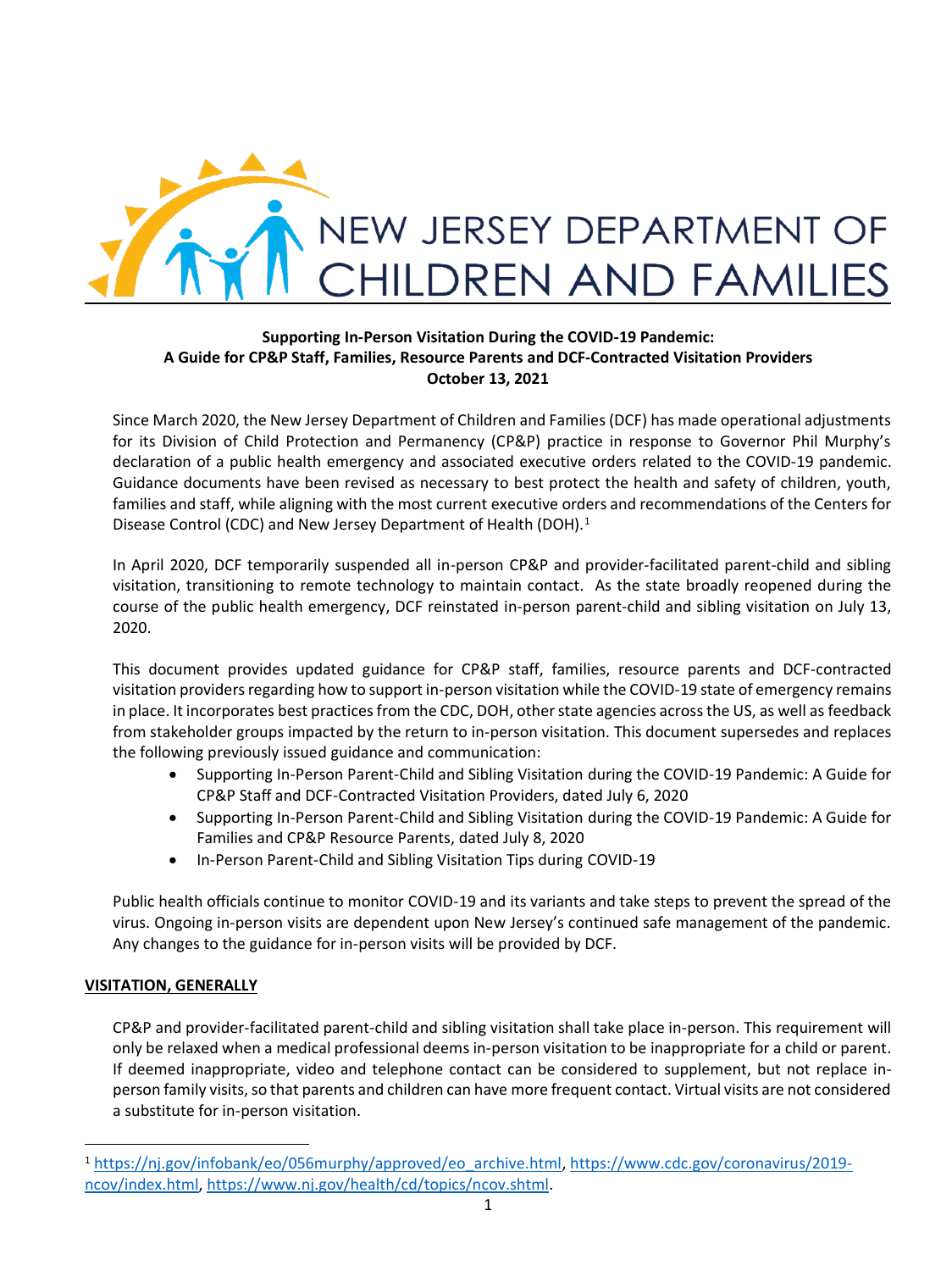CP&P staffshould use DCF's Parent-Child Visitation Planning Tool to determine recommendations for the family's visitation plan, including supervision level, visit location and visit frequency and duration.

### **ENSURING SAFETY AND HEALTH OF VISITATION PARTICIPANTS PRIOR TO, DURING AND AFTER VISITS**

Ensuring the health and wellbeing of all visitation participants is critical. All visitation participants share equal responsibility for ensuring the health and safety of all participants. The following safety practices should be followed for all in-person visits to prevent the spread of COVID-19 and its variants:

- All visits supervised by CP&P or a provider should be limited to parents, caregivers, children, siblings, relatives and the supervisor of the visit. (Space permitting.)
- Visit participants should expect to be contacted prior to the visit to assess possible COVID-19 symptoms. Visit participants should contact CP&P or provider visitation staff (i.e., the receptionist) for instructions upon arrival and before entering the building, if applicable.
- Visit participants should adhere to use of face coverings and physical distancing as outlined below:
	- o **Indoor activities, including visitation, taking place at DCF offices**: All staff and visitors, regardless of vaccination status, are to be masked, practice social distancing and are subject to screening. If an adult visitation participant refuses to or does not safely wear a face mask as required, the participant should be asked to leave the visit or the visit may be terminated for the health, safety and well-being of all visitation participants.
	- o **Indoor visitation taking place at locations other than DCF offices:** CP&P staff, regardless of vaccination status, are required to wear a face mask when visiting clients in their homes, providers in out of home settings, and licensed entities. For visits taking place in other locations, DCF strongly encourages all adults and youth, regardless of vaccination status, to wear masks, practice social distancing, and to abide by additional safety protocols of the provider, if any. If a provider cancels a visit due to a participant's refusal to properly wear a face mask according to the provider's policy, they must notify CP&P immediately. CP&P staff should attempt to find an alternate location and supervise the visit, if possible.
	- o **Outdoor visitation:** Vaccinated adults and youth are not required to mask or practice social distancing unless required by the venue. Unvaccinated individuals should be encouraged to wear a mask when social distancing is not an option. Outdoor parent-child visits should **not** be cancelled or terminated if any participant is unwilling to wear a mask.
	- $\circ$  DCF is encouraging all children over the age of 2 to wear a face mask. A face mask should not be worn by a child under 2, per CDC guidelines.
	- $\circ$  If a visit is terminated or a participant is asked to leave a visit as a result of a participant refusing to wear or not properly wearing a mask, CP&P staff will immediately notify a supervisor and follow protocols to provide court notification as needed. If there are concerns about CP&P and/or visitation providers following safety protocols, parents and/or resource parents may contact the CP&P caseworker's supervisor or resource supervisor.

These additional safety practices should be followed:

- Visitation participants should wash their hands or use alcohol-based hand sanitizer (at least 60% alcohol) prior to entering the visit location.
- If visitation participants show symptoms of COVID-19, they should contact their health care professional for medical guidance and testing information. Additionally, the participant should notify CP&P about COVID-19 symptoms, potential exposure, and positive COVID-19 test results as soon as possible